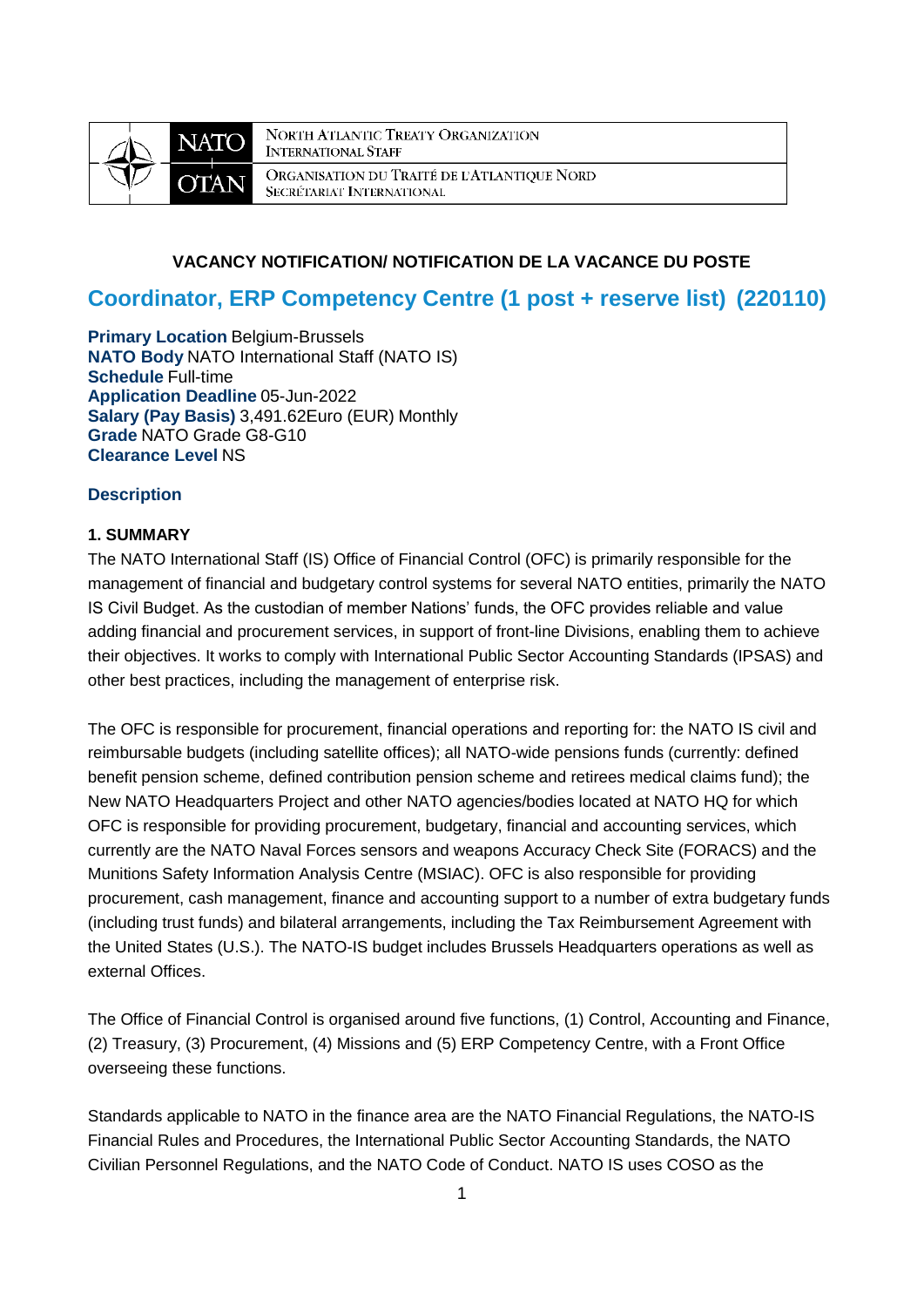reference framework for internal control systems.

NATO Headquarters (HQ) has implemented an Enterprise Resource Planning (ERP) solution to support the management of resources and daily staff operational activities (Constellation Project). Release 1 of the Constellation Project introduced a single integrated solution at NATO Headquarters with the objective of streamlining Finance, Procurement, Budget and Human Resources business processes across NATO International Staff (IS) and Agencies.

The ERP Competency Centre (also known as the Management Systems Service) is responsible for providing directorship and oversight over user aspects of design, development, implementation, and operation of the ERP and other financial and procurement systems. Under the direction of the Financial Controller, the ERP Competency Centre functions as the NATO HQ central office for the administration of the ERP and other finance and procurement systems (including system requirements management role, access management, master data management and advanced reporting).

# **2. QUALIFICATIONS AND EXPERIENCE**

# **ESSENTIAL**

The incumbent must:

- have a good general education at least to higher secondary level or to secondary level complemented by training in accountancy or finance;
- have at least 3 years of professional experience in accounting, including accounting in foreign currencies, managing and controlling administrative expenses and cost/budget control experience;
- demonstrate integrity and act consistently with organisational values;
- have strong knowledge of standard Information Technology (IT) systems and software (spread sheets, databases);

• have experience in using an Enterprise Resource Planning (ERP) system or other commercial offthe-shelf accounting and/or procurement software;

- have strong communications skills;
- have strong analytical thinking;
- possess the following minimum levels of NATO's official languages (English/French): V

("Advanced") in one; III ("Intermediate") in the other.

# **DESIRABLE**

The following would be considered an advantage:

- familiarity with the organisation and operation of NATO;
- knowledge of a specific set of accounting standards (e.g. International Financial Reporting Standards (IFRS), International Public Sector Accounting Standards (IPSAS));
- experience in providing first line support to a large user community;
- experience and knowledge of Oracle E-Business Suite applications;
- ability to draft basic documents and to collect and analyse data;

# **3. MAIN ACCOUNTABILITIES**

# **Expertise Development**

Process master data (i.e. supplier (or beneficiary) records, customer records, bank account records, flexfield values for the NATO Accounting Flexfield and account code combinations (a.k.a. AFF) in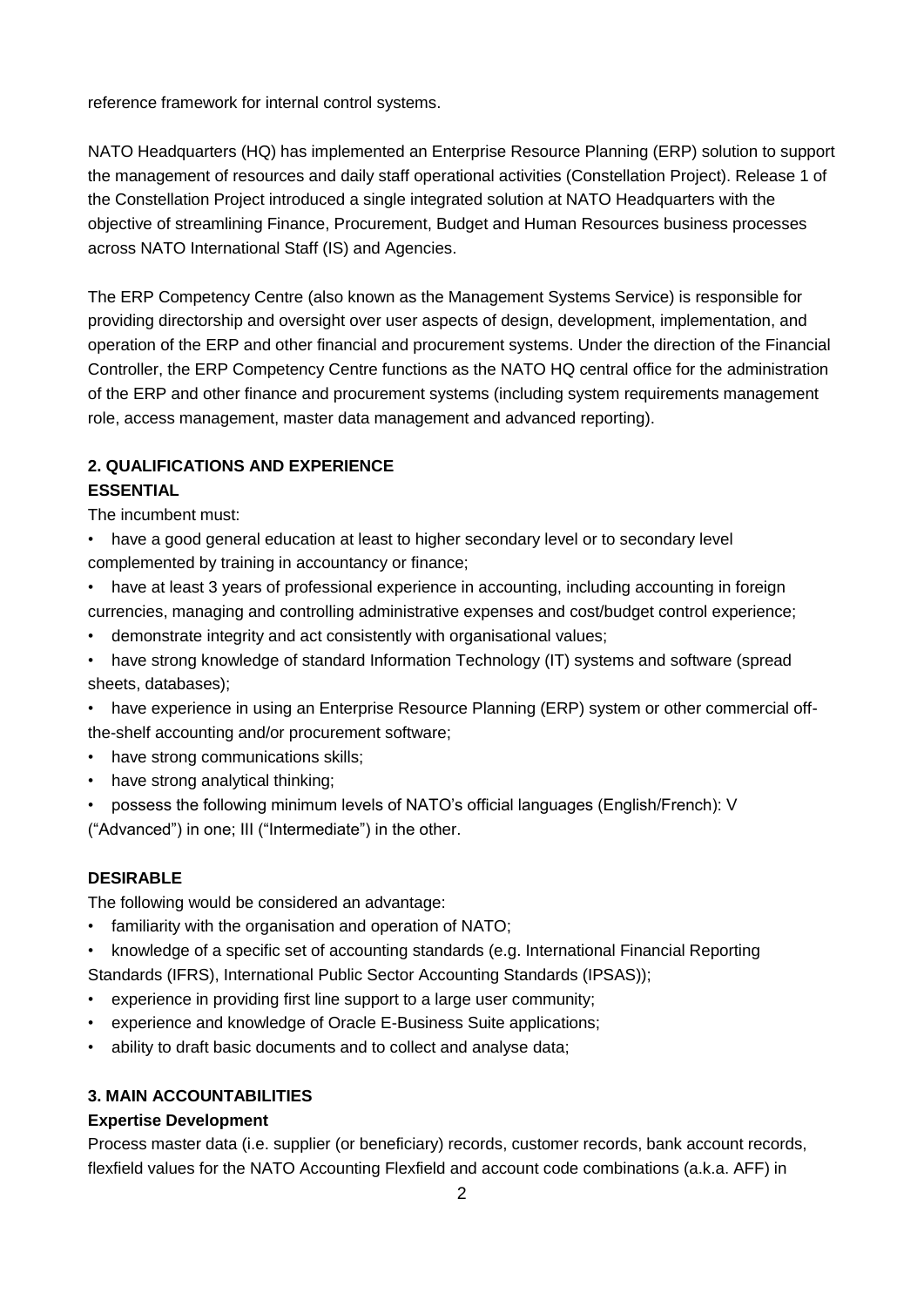Oracle E-Business Suite in accordance with procedures applicable to NATO-IS and Agencies. The activities for such items are: creation and maintenance including deactivation. The incumbent verifies the supporting information delivered by the different parties in order to guarantee the integrity of the data entered in the system. Manage users by creating and maintaining users together with the roles and responsibility assignments. The incumbent verifies the supporting information delivered by the different parties in order to guarantee that users have appropriate access to the system taken into account the established procedures.

### **Information Management**

Provide first line support to the user community. The incumbent gathers as much information as possible from the end user (e.g. report name, sequence of steps used by the user) and provides guidance to solve the problem. For more sophisticated problems the incumbent will redirect the issue to Application Delivery and Support 2 team within the Executive Management division. Handle queries relating to Oracle E-Business Suite, transactional data processing, business flows, accounting and system impact, reporting possibilities and tools. Develop and maintain knowledge cross Oracle E-Business Suite modules.

### **Knowledge management**

Ensure accuracy of own input into the management systems and databases and compliance with internal procedures and applicable standards. Cross check with team members. Support implementation projects, typically (but not exclusively) involving the development and implementation of business processes to meet internal control related requirements and IT identified needs.

### **Organisational efficiencies**

Manage optimised timelines for master data management, user management and system support, finding the appropriate balance between the interests of the different stakeholders. Provide feedback and make suggestions to contribute to the optimisation of processes within the management systems. Propose amendments to procedures as required. Participate in relevant training when necessary. Ensure that the ethical values and interests of the Organization are respected.

### **Stakeholder management**

Build and maintain efficient working relationships within the Office of Financial Control and with other Divisions. Maintain user confidence by respecting deadlines, attending to detail, and maintaining confidentiality when appropriate.

### **Project Management**

Contribute to documents of a financial, accounting or budgetary nature, including tables of statistical data and the financial statements for NATO-IS and other NATO entities. Perform any other related duty as assigned.

### **4. INTERRELATIONSHIPS**

The incumbent reports to the Head of the ERP Competency Centre who in turn performs his/her duties under the authority of the Financial Controller. He/she will be a member of a team and assure the necessary liaison with other Divisions of the International Staff and Agencies.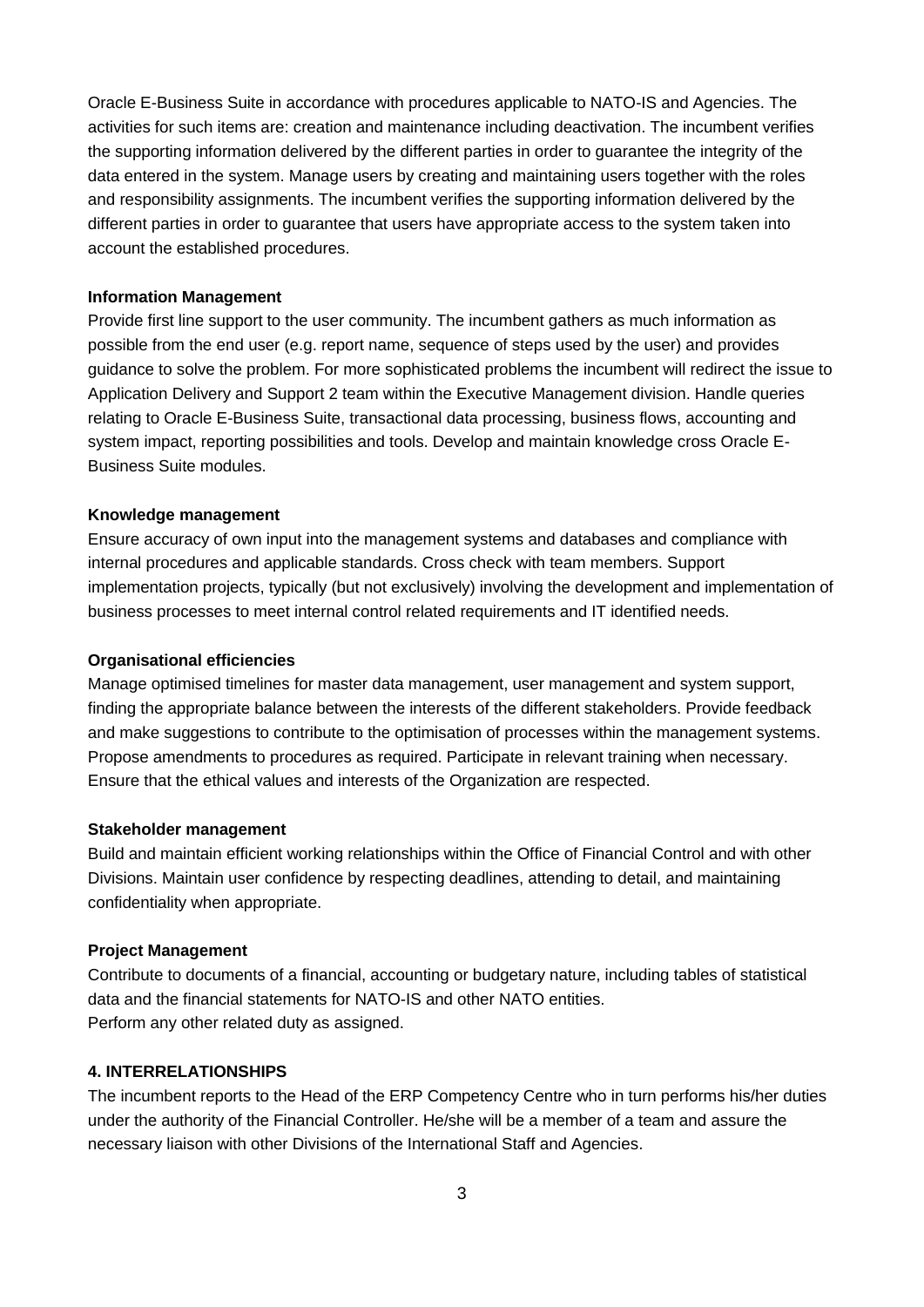Direct reports: N/a Indirect reports: N/a

# **5. COMPETENCIES**

The incumbent must demonstrate:

- Clarity and Accuracy: Checks own work;
- Customer Service Orientation: Takes personal responsibility for correcting problems
- Empathy: Listens actively.
- Flexibility: Acts with flexibility;
- Initiative: Is decisive in a time-sensitive situation;
- Organisational Awareness: Understands the Organization's structure;
- Teamwork: Expresses positive attitudes and expectations of team or team members.

### **6. CONTRACT**

## **Contract to be offered to the successful applicant (if non-seconded): Definite duration contract of three years' duration; possibility of an indefinite duration contract thereafter**.

### Contract clause applicable:

In accordance with the NATO Civilian Personnel Regulations, the successful candidate will receive a definite duration contract of three years, which may be followed by an indefinite duration contract. If the successful applicant is seconded from the national administration of one of NATO's member States, a 3-year definite duration contract will be offered, which may be renewed for a further period of up to 3 years subject to the agreement of the national authority concerned. The maximum period of service in the post as a seconded staff member is six years.

Serving staff will be offered a contract in accordance with the NATO Civilian Personnel Régulations.

NOTE: Irrespective of previous qualifications and experience, candidates for twin-graded posts will be appointed at the lower grade. Advancement to the higher grade is not automatic, and will not normally take place during the first three years of service in the post.

Under specific circumstances, serving staff members may be appointed directly to the higher grade, and a period of three years might be reduced by up to twenty four months for external candidates. These circumstances are described in the IS directive on twin-graded posts.

# **7. RECRUITMENT PROCESS**

Please note that we can only accept applications from nationals of NATO member countries. Applications must be submitted using e-recruitment system, as applicable:

- For NATO civilian staff members only: please apply via the internal recruitment portal [\(link\)](https://nato.taleo.net/careersection/1/jobsearch.ftl?lang=en);
- For all other applications: www.nato.int/recruitment

Please note that at the time of the interviews, candidates will be asked to provide evidence of their education and professional experience as relevant for this vacancy.

Appointment will be subject to receipt of a security clearance (provided by the national Authorities of the selected candidate) and approval of the candidate's medical file by the NATO Medical Adviser. More information about the recruitment process and conditions of employment, can be found at our website (http://www.nato.int/cps/en/natolive/recruit-hq-e.htm).

### **8. ADDITIONAL INFORMATION**

NATO is committed to diversity and inclusion, and strives to provide equal access to employment, advancement and retention, independent of gender, age, nationality, ethnic origin, religion or belief, cultural background, sexual orientation, and disability. NATO welcomes applications of nationals from all member Nations, and strongly encourages women to apply.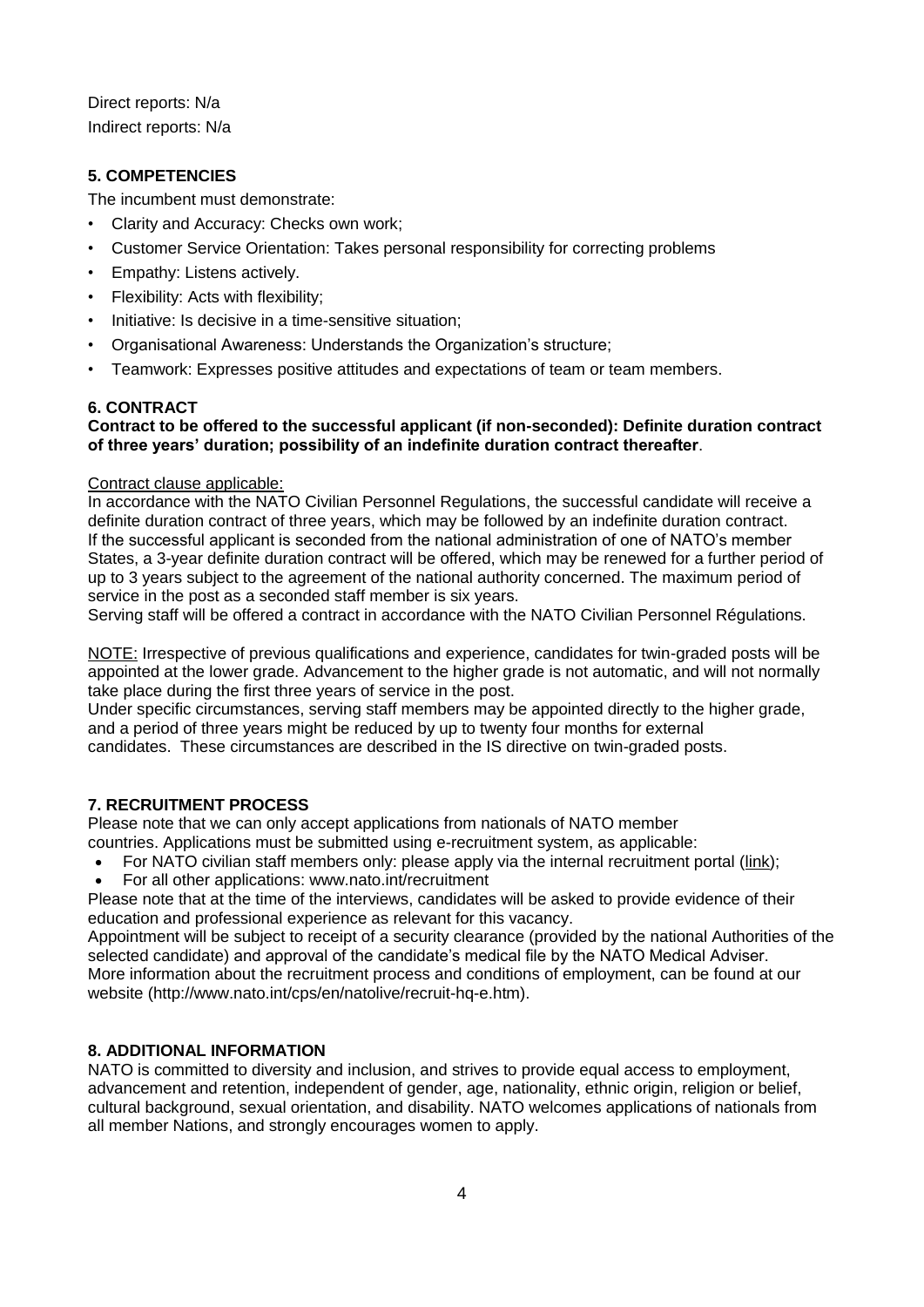Building Integrity is a key element of NATO's core tasks. As an employer, NATO values commitment to the principles of integrity, transparency and accountability in accordance with international norms and practices established for the defence and related security sector. Selected candidates are expected to be role models of integrity, and to promote good governance through ongoing efforts in their work.

Due to the broad interest in NATO and the large number of potential candidates, telephone or e-mail enquiries cannot be dealt with.

Applicants who are not successful in this competition may be offered an appointment to another post of a similar nature, albeit at the same or a lower grade, provided they meet the necessary requirements.

The nature of this position may require the staff member at times to be called upon to travel for work and/or to work outside normal office hours.

The organization offers several work-life policies including Teleworking and Flexible Working arrangements (Flexitime) subject to business requirements.

Please note that the International Staff at NATO Headquarters in Brussels, Belgium is a non-smoking environment.

For information about the NATO Single Salary Scale (Grading, Allowances, etc.) please visit our [website.](https://www.nato.int/cps/en/natolive/86790.htm) Detailed data is available under the Salary and Benefits tab.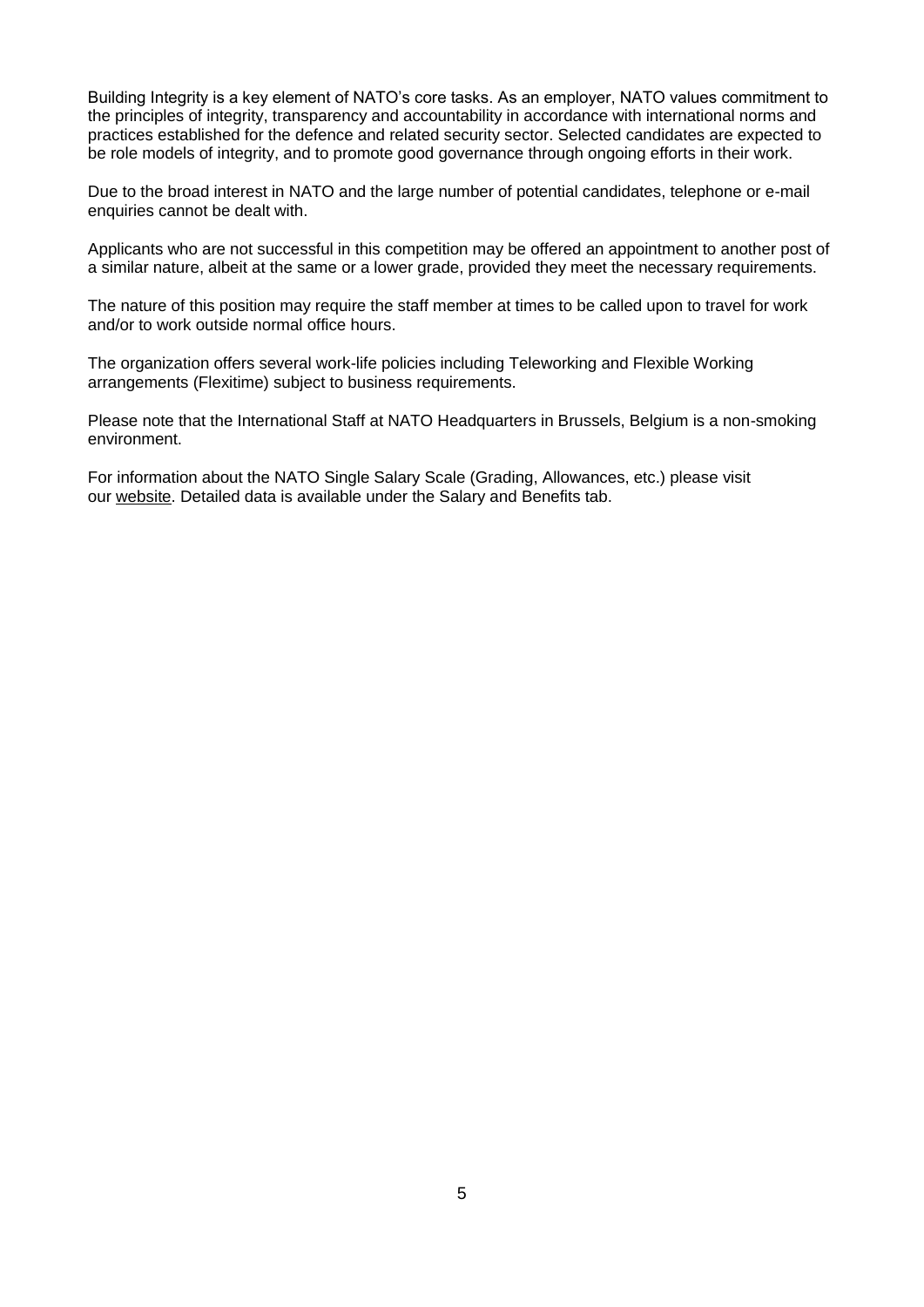# **Coordonnatrice/Coordonnateur (Centre de compétences ERP) (1 poste + liste de réserve) (220110)**

**Emplacement principal Belgique-Bruxelles Organisation** OTAN SI **Horaire** Temps plein **Date de retrait** 05-juin-2022 **Salaire (Base de paie)** 3 491,62Euro (EUR) Mensuelle **Grade** NATO Grade G8-G10 **Niveau de l'habilitation de sécurité** NS

# **Description**

# **1. RÉSUMÉ**

Le Bureau du contrôle financier (OFC) du Secrétariat international (SI) de l'OTAN est principalement responsable de la gestion des systèmes de contrôle financier et budgétaire utilisés dans plusieurs entités OTAN, et en premier lieu du budget du SI (budget civil). En tant que dépositaire des fonds versés par les pays membres, il offre des services fiables et à valeur ajoutée dans le domaine financier et dans celui des achats, à l'appui des divisions de première ligne et de la réalisation de leurs objectifs. Son travail est axé sur le respect des normes comptables internationales du secteur public (IPSAS) et d'autres bonnes pratiques, y compris en matière de gestion du risque d'entreprise.

L'OFC est responsable des achats, des opérations financières et de l'information financière pour les éléments suivants : le budget civil et les budgets remboursables du SI (y compris les bureaux satellites), les régimes de pensions OTAN (régime de pensions à prestations définies et régime de pensions à cotisations définies, auxquels s'ajoute le fonds de couverture médicale des agents à la retraite), le projet de nouveau siège de l'OTAN et d'autres agences/organismes OTAN basés au siège de l'Organisation – à savoir les sites de contrôle de la précision des détecteurs et des armes des forces navales de l'OTAN (FORACS) et le Centre d'information et d'analyse sur la sécurité des munitions (MSIAC) – auxquels l'OFC doit fournir des services d'achat ainsi que des services budgétaires, financiers et comptables. L'OFC s'occupe également des achats, de la gestion de la trésorerie, des finances et de la comptabilité se rapportant à un certain nombre de fonds extrabudgétaires (notamment des fonds d'affectation spéciale) et d'arrangements bilatéraux, y compris l'accord sur le remboursement de l'impôt passé avec les États-Unis. Le budget du SI couvre le fonctionnement du siège, à Bruxelles, ainsi que celui des bureaux externes.

L'OFC regroupe cinq fonctions, qui sont supervisées par une équipe de direction : (1) finances, comptabilité et contrôle, (2) trésorerie, (3) achats, (4) missions et (5) Centre de compétences ERP. Les normes applicables à l'OTAN dans le domaine financier sont le Règlement financier de l'OTAN (NFR), les règles et procédures financières du SI, les IPSAS, le Règlement du personnel civil de l'OTAN (RPC) et le Code de conduite OTAN. Le SI utilise le COSO comme cadre de référence pour son système de contrôle interne.

Le siège de l'OTAN a implémenté une solution de planification des ressources d'entreprise (ERP) destinée à faciliter la gestion des ressources et le travail quotidien des différents services (projet Constellation). La version 1 mise en place au siège de l'OTAN est un système qui permet d'intégrer dans une seule solution les processus métiers des services chargés des finances, des achats et du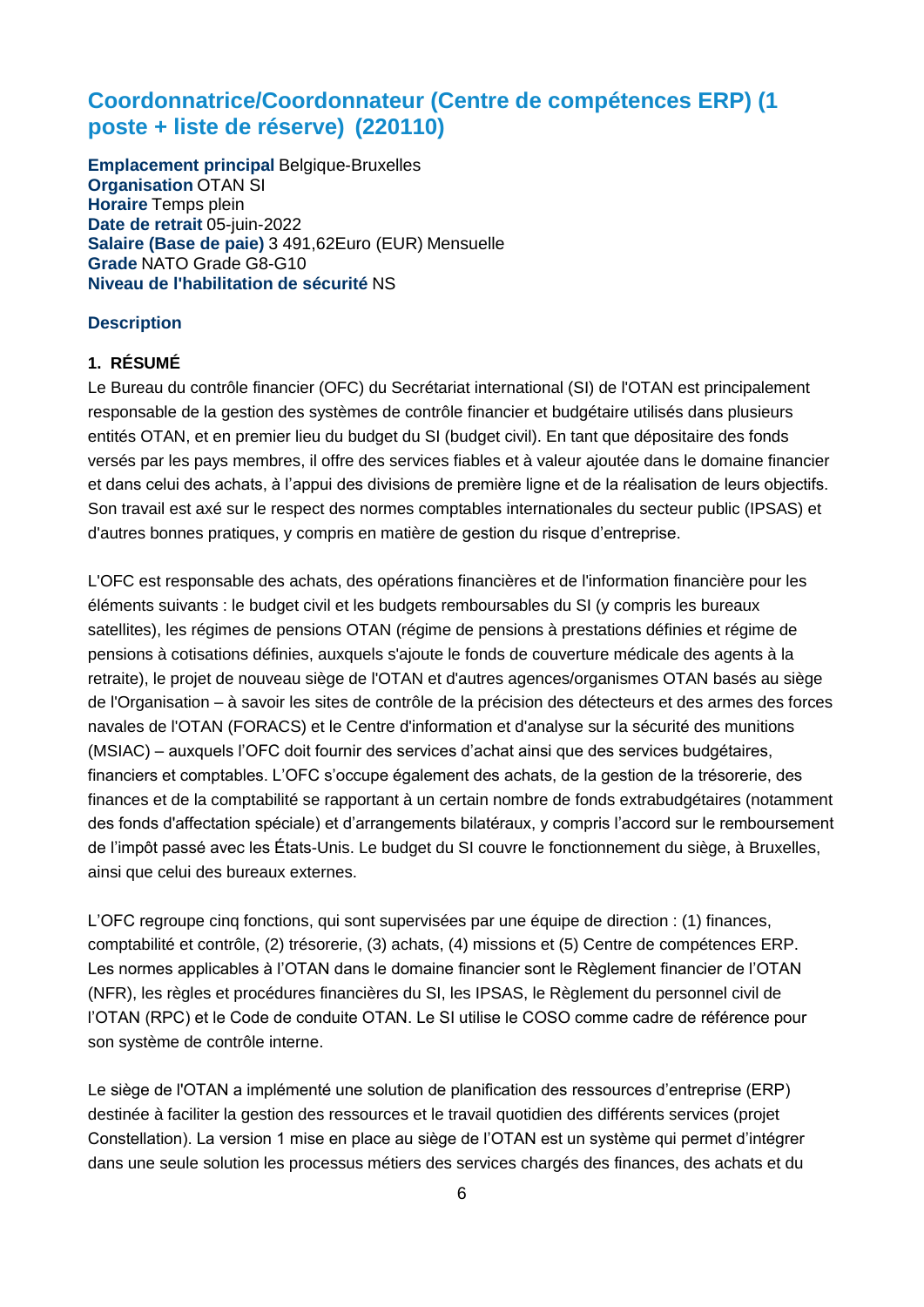budget et ceux des Ressources humaines du SI et des agences.

Le Centre de compétences ERP (également appelé Service Systèmes de gestion) assure la direction et la supervision des aspects « utilisateurs » de la conception, du développement, de l'implémentation et du fonctionnement de l'ERP et d'autres systèmes financiers et de systèmes d'acquisition. Sous la direction de la contrôleuse/du contrôleur des finances, le Centre joue le rôle de bureau central du siège de l'OTAN pour l'administration de l'ERP ainsi que d'autres systèmes financiers et systèmes d'acquisition (y compris pour la gestion des spécifications systèmes, la gestion des accès, la gestion des données de base et l'établissement de rapports complexes).

# **2. QUALIFICATIONS ET EXPÉRIENCE ACQUIS ESSENTIELS**

La/Le titulaire du poste doit :

• avoir une bonne instruction générale, au moins du niveau secondaire supérieur ou bien du niveau secondaire inférieur mais avec une formation complémentaire en comptabilité ou en finance ;

• avoir au moins trois années d'expérience de la comptabilité, y compris la comptabilité en devises, de la gestion et du contrôle de dépenses administratives, ainsi que de la maîtrise des coûts et du contrôle budgétaire ;

• faire preuve d'intégrité et avoir la capacité avérée d'agir de façon conforme aux valeurs de l'Organisation ;

• avoir une solide connaissance des systèmes informatiques et des logiciels standard (tableurs, bases de données) ;

• avoir déjà travaillé avec un système de planification des ressources d'entreprise (ERP) ou un autre logiciel commercial « sur étagère » utilisé pour la comptabilité et/ou les achats ;

- avoir une excellente aptitude à communiquer ;
- posséder de très bonnes capacités de réflexion analytique ;

• avoir au minimum le niveau de compétence V (« avancé ») dans l'une des deux langues officielles de l'OTAN (anglais/français), et le niveau III (« intermédiaire ») dans l'autre.

# **ACQUIS SOUHAITABLES**

Seraient considérées comme autant d'atouts :

- une bonne connaissance de la structure et du fonctionnement de l'OTAN ;
- la connaissance d'un ensemble spécifique de normes comptables (comme les normes

internationales d'information financière (IFRS) et les normes comptables internationales du secteur public (IPSAS)) ;

• une expérience de la fourniture d'un support technique de première ligne à une vaste communauté d'utilisateurs ;

• la connaissance des applications de la suite Oracle E-Business et une expérience de leur utilisation ;

• la capacité de rédiger des documents de base et de recueillir et d'analyser des données.

# **3. RESPONSABILITÉS PRINCIPALES**

# **Développement de l'expertise**

Traite les données de base (fiches fournisseurs (ou bénéficiaires), fiches clients, fiches comptes bancaires, données du champ flexible créé pour la comptabilité OTAN et combinaisons (aussi appelées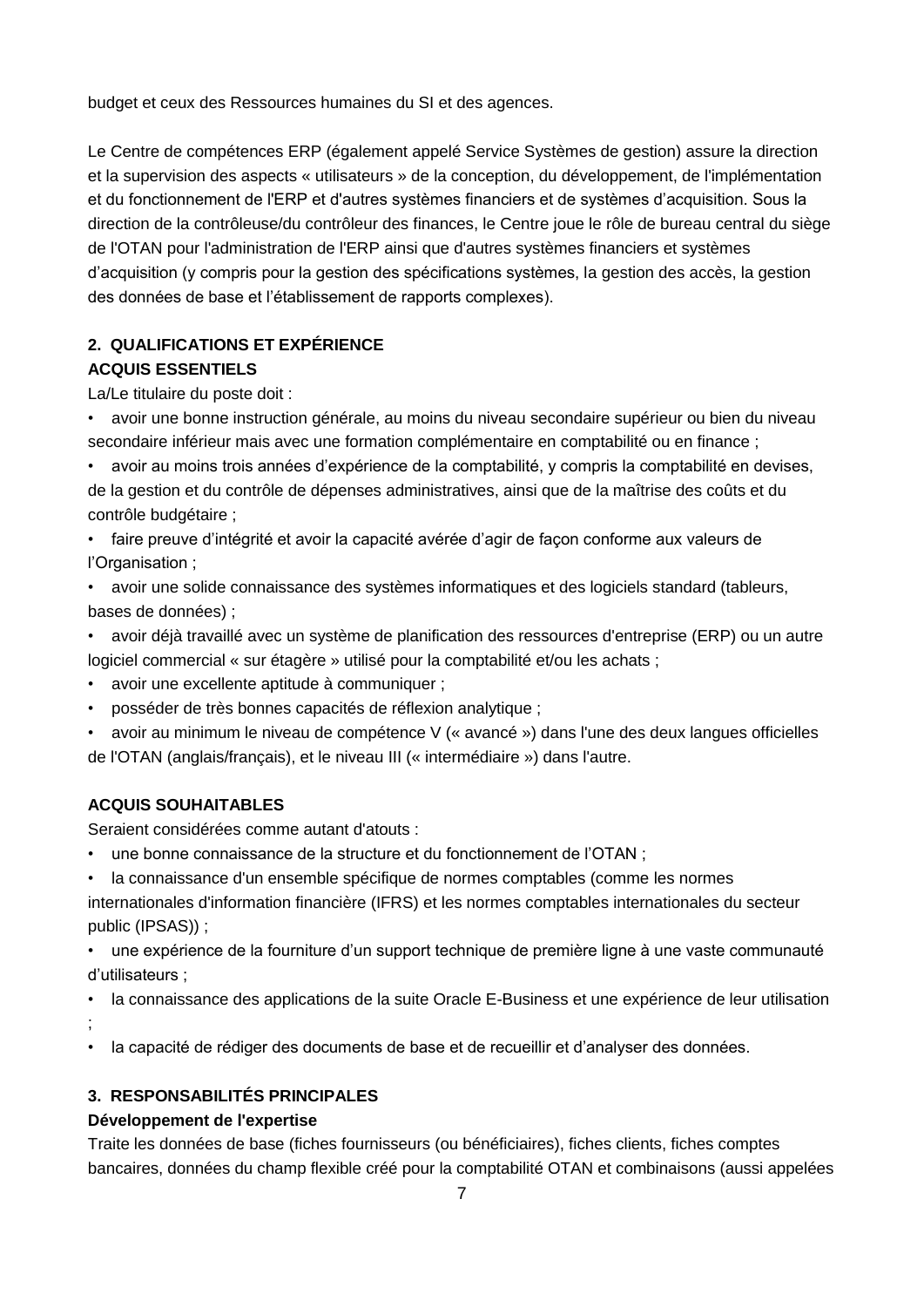AFF)) dans la suite Oracle E-Business conformément aux procédures applicables au SI et dans les agences de l'OTAN, notamment les opérations de création et de maintenance, ainsi que de désactivation. Vérifie les informations fournies par les différentes parties pour s'assurer de l'intégrité des données saisies dans le système. Gère les comptes utilisateurs en créant et en maintenant les comptes ainsi que les rôles et les attributions. Vérifie les informations fournies par les différentes parties pour s'assurer que les utilisateurs ont les accès appropriés au système en tenant compte des procédures établies.

### **Gestion de l'information**

Fournit un soutien de première ligne à l'utilisateur. Recueille autant d'informations que possible auprès de l'utilisateur final (comme le nom du rapport et les différentes étapes suivies par l'utilisateur) et donne des instructions pour résoudre le problème rencontré. En cas de problème plus complexe, fait intervenir l'équipe 2 de la Section Conception et support des applications (Division Gestion exécutive). Traite les requêtes concernant la suite Oracle E-Business et s'occupe du traitement des données transactionnelles, des flux métiers, de l'impact comptable et système ainsi que des possibilités et outils de compte rendu. Entretient et développe sa connaissance des modules de la suite Oracle E Business.

### **Gestion des connaissances**

Veille à entrer des données correctes dans les systèmes et bases de données de gestion et à se conformer aux procédures internes et aux normes applicables. Procède à des vérifications croisées avec d'autres membres de son équipe. Apporte son concours à l'exécution de projets, portant généralement (mais pas exclusivement) sur la mise en place et l'application de processus métiers destinés à répondre aux besoins qui sont liés aux contrôles internes ou à l'environnement informatique.

### **Efficacité organisationnelle**

Gère un planning optimisé pour la gestion des données de base, la gestion des comptes utilisateurs et le soutien des systèmes, en s'efforçant de trouver l'équilibre voulu entre les intérêts des diverses parties prenantes. Fait remonter les informations et formule des propositions afin de contribuer à l'optimisation des processus pris en charge par les systèmes de gestion. Propose des modifications susceptibles d'être apportées aux procédures, lorsqu'il y a lieu. Prend part aux formations nécessaires. Veille à ce que les principes déontologiques et les intérêts de l'Organisation soient respectés.

### **Gestion des parties prenantes**

Établit et entretient des relations de travail efficaces au sein de l'OFC ainsi qu'avec les autres services. Conserve la confiance des utilisateurs en respectant les échéances fixées, en prêtant attention aux détails, et en préservant la confidentialité lorsqu'il y a lieu.

#### **Gestion de projet**

Contribue à l'établissement de documents à caractère financier, comptable ou budgétaire, y compris des tableaux de statistiques ainsi que les états financiers du SI et d'autres entités OTAN. S'acquitte de toute autre tâche en rapport avec ses fonctions qui pourrait lui être confiée.

### **4. STRUCTURE ET LIAISONS**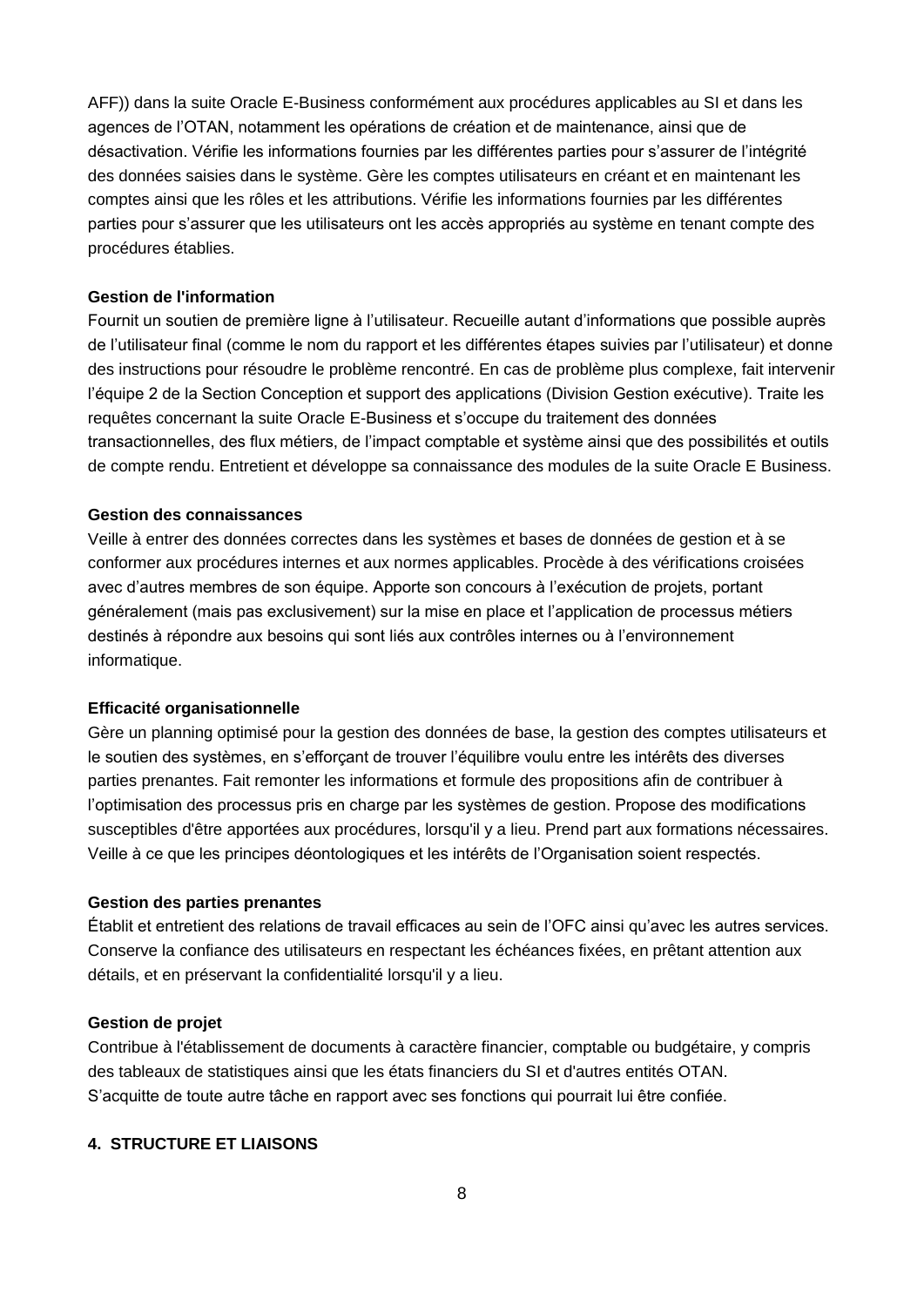La/Le titulaire du poste relève de la/du chef du Centre de compétences ERP, elle même/lui-même placé(e) sous l'autorité de la contrôleuse/du contrôleur des finances. Elle/Il fait partie d'une équipe et assure la liaison nécessaire avec les autres services du SI et avec les agences. Nombre de subordonné(e)s direct(e)s : sans objet.

Nombre de subordonné(e)s indirect(e)s : sans objet.

# **5. COMPÉTENCES**

La/Le titulaire du poste doit faire preuve des compétences suivantes :

- Clarté et précision : vérifie son travail.
- Souci du service au client : s'engage personnellement à résoudre les problèmes.
- Empathie : écoute activement.
- Flexibilité : agit avec flexibilité.
- Initiative : fait preuve de décision dans les situations où il faut agir sans attendre.
- Compréhension organisationnelle : comprend la structure de l'Organisation.
- Travail en équipe : exprime des attitudes et des attentes positives concernant l'équipe ou les membres de l'équipe

### **6. CONTRAT**

### **Contrat proposé (hors détachement) : contrat d'une durée déterminée de trois ans ; qui pourra être suivi d'un contrat de durée indéterminée.**

Clause contractuelle applicable :

Conformément au Règlement du personnel civil de l'OTAN, la personne retenue se verra offrir un contrat d'une durée déterminée de trois ans, qui pourra être suivi d'un contrat de durée indéterminée. Si la personne retenue est détachée de l'administration d'un État membre de l'OTAN, elle se verra offrir un contrat d'une durée déterminée de trois ans, qui, sous réserve de l'accord des autorités nationales concernées, pourra être reconduit pour une période de trois ans maximum. À ce poste, la durée de service d'un agent détaché n'excède pas six ans.

Les agents en fonction se verront offrir un contrat conforme aux dispositions du Règlement du personnel civil de l'OTAN.

**NOTE:** Quelles que soient leurs qualifications et leur expérience, les candidat(e)s retenu(e)s pour un poste à grade jumelé sont nommé(e)s au grade le moins élevé. La promotion au grade le plus élevé n'est pas automatique et n'est en principe pas accordée au cours des trois premières années passées dans le poste.

Lorsque certaines conditions sont réunies, l'agent en fonction peut être nommé immédiatement au grade le plus élevé, et la période de trois ans peut être réduite, d'un maximum de vingt-quatre mois, pour les candidat(e)s externes. Ces conditions sont décrites dans la directive du Secrétariat international relative aux postes à grades jumelés.

### **7. PROCESSUS DE RECRUTEMENT**

On notera que seules les candidatures de ressortissant(e)s de pays de l'OTAN pourront être acceptées.

Les candidatures doivent être soumises via l'un des liens suivants :

- Pour les membres du personnel civil de l'OTAN seulement : veuillez postuler via le portail interne [de recrutement](http://nato.taleo.net/careersection/1/jobsearch.ftl?lang=en) ;
- Pour tous les autres candidats : www.nato.int/recruitment

Veuillez noter : Au moment des entretiens, les candidat(e)s seront invité(e)s à présenter des justificatifs de leur formation et de leur expérience professionnelle pertinentes pour ce poste.